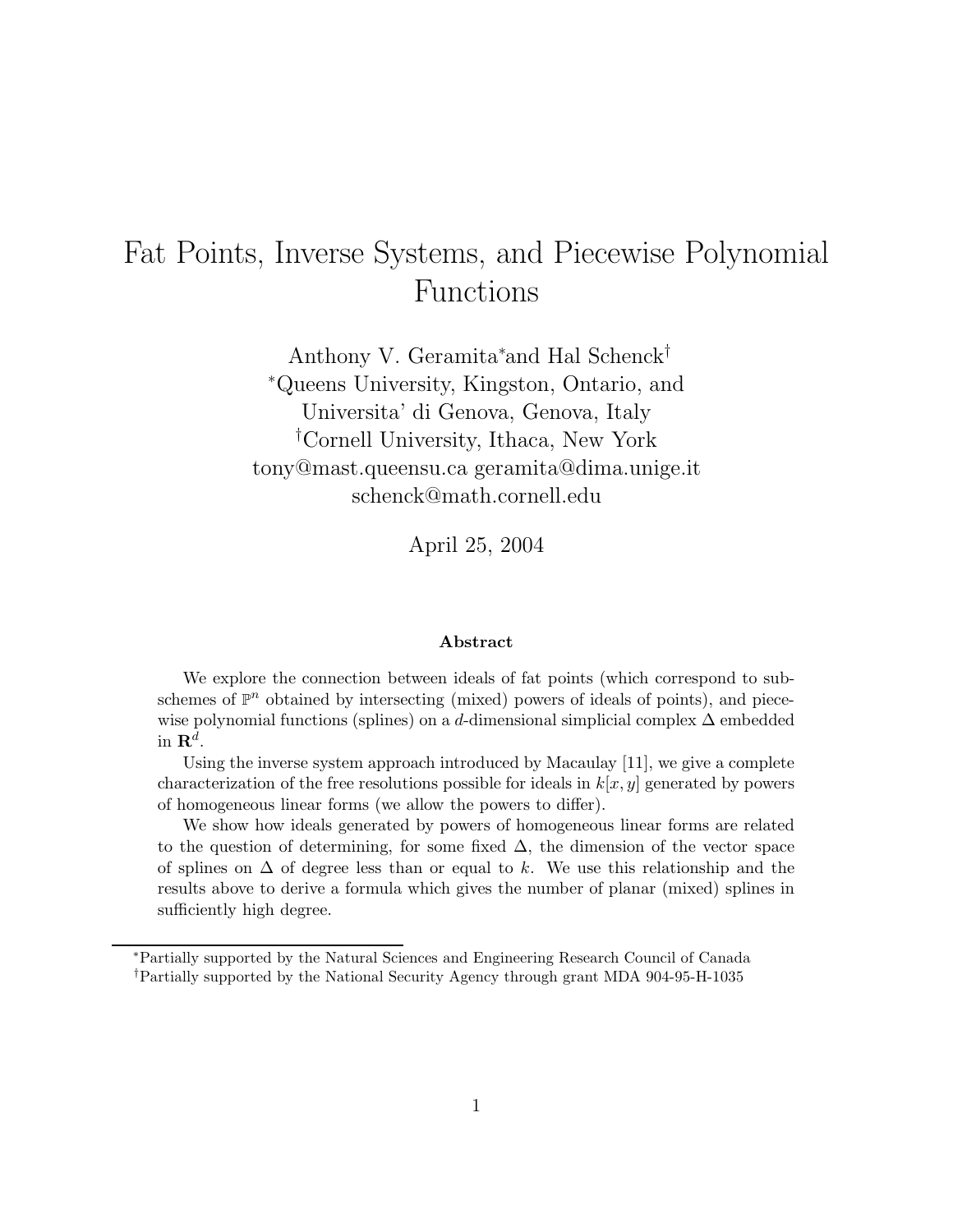Fat Points and Piecewise Polynomials

Hal Schenck, Mathematics Department, Cornell University, Ithaca N.Y. 14853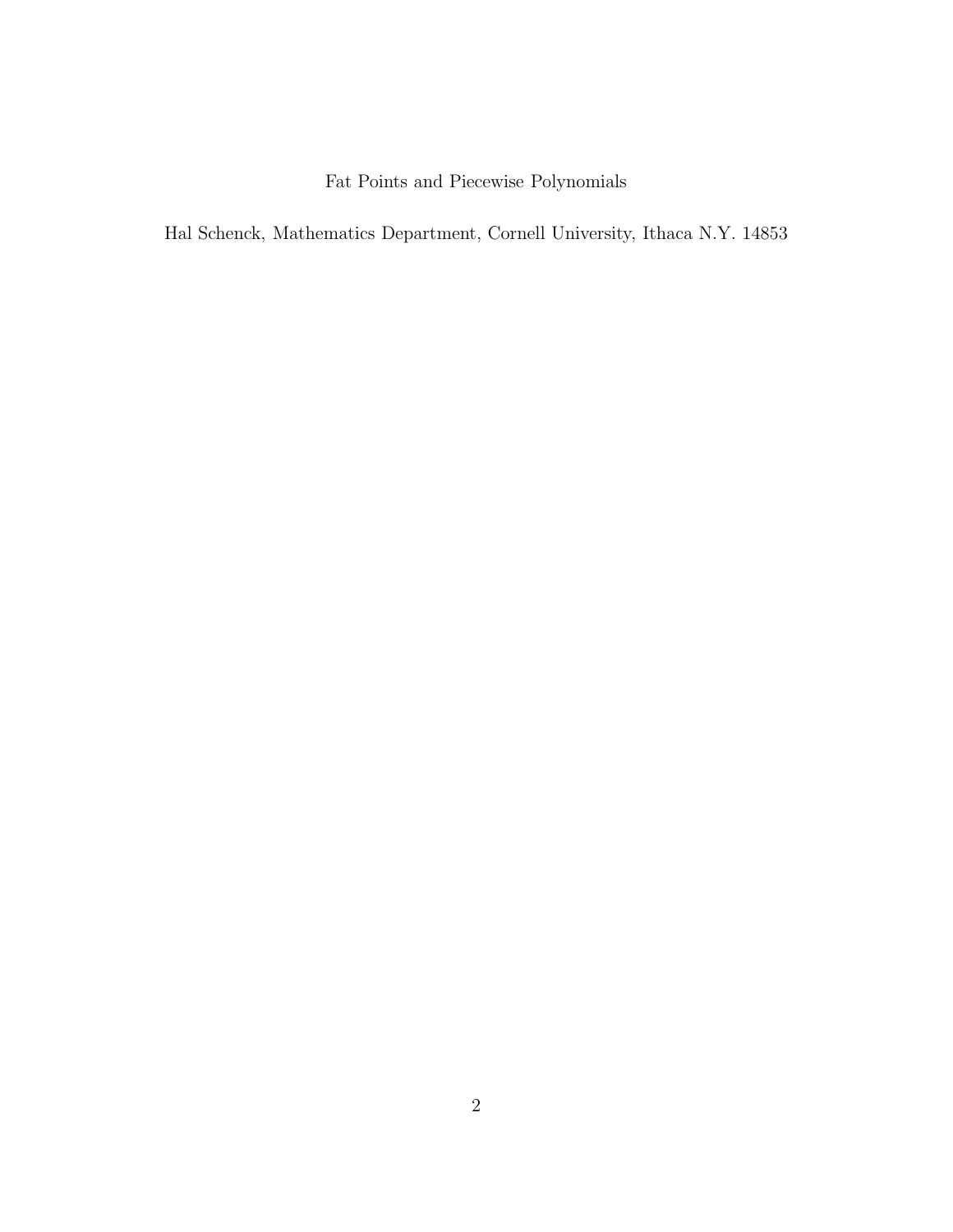## **1 Introduction**

In [10], Iarrobino observed that there is a relationship between splines and fatpoints. In this section, we give a quick overview of the relationship between fatpoints and ideals generated by powers of homogeneous linear forms, and then discuss how ideals of the latter form are related to splines. Good references for the first relationship are Geramita ([8]), Iarrobino  $([10])$  or Macaulay  $([11])$ ; sources for the latter are Schenck  $([12])$ , or Schenck and Stillman  $([13], [14]).$ 

Let  $P_i = [p_{i0} : p_{i1} : \cdots : p_{in}] \in \mathbb{P}^n$ ,  $I(P_i) = \wp_i \subseteq R = k[x_0, \ldots, x_n]$ , and  $L_{P_i} = \sum_{j=0}^n p_{i_j} y_j$ . A fat points ideal is an ideal of the form  $I = \bigcap_{i=1}^{m} \varphi_i^{\alpha_i}, \alpha_i \geq 1$ . Let  $S = k[y_0, \ldots, y_n],$ and define an action of R on S by partial differentiation, i.e.  $x_j \cdot y_i = \partial(y_i)/\partial(y_j)$ . This makes S into a graded R-module. Since I is a submodule of R, it acts on S, and we can ask what elements of S are annihilated by this action. The set of such elements is denoted by  $I^{-1}$ . In §2, we will see that for  $j \ge 0$ ,  $(I^{-1})_j = (L_{P_1}^{j-\alpha_1+1}, \ldots, L_{P_m}^{j-\alpha_m+1})_j$ , and that  $\dim(I^{-1})_j = \dim(R/I)_j$ . In other words, fat points ideals are strongly related to ideals generated by powers of homogeneous linear forms.

Now suppose that  $\Delta$  is a d-dimensional simplicial complex, embedded in  $\mathbb{R}^d$ . A fundamental problem in geometric modelling and approximation theory is determining the dimension of the space of piecewise polynomial functions on  $\Delta$  (imagine a polynomial supported on each maximal simplex), which meet with prescribed order of smoothness across shared  $d-1$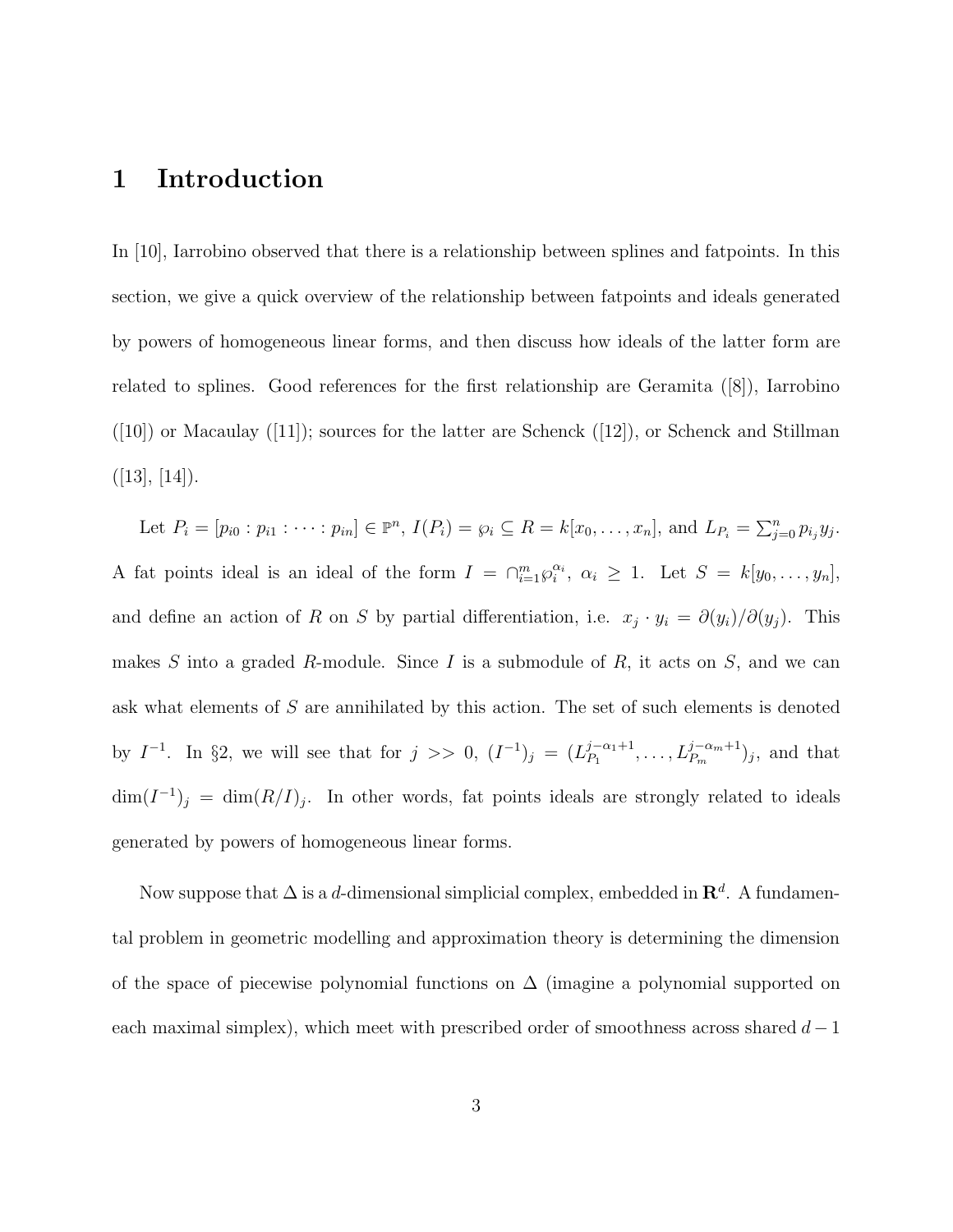faces. In [12], a chain complex of modules on  $\Delta$  was constructed, such that the module of homogeneous splines appeared as the top homology module. The modules which appear in that chain complex are direct sums of quotients of  $R$  by ideals generated by powers of homogeneous linear forms, i.e., the ideals described above.

Thus, there is a strong connection between splines and fat points ideals. The setup of this paper is as follows. In §2, we give a more detailed discussion of inverse systems and fat points. For the case where  $n = 1$ , we use the relationship between fat points ideals and ideals generated by powers of homogeneous linear forms to completely describe possible Hilbert functions for the latter ideals. This, in turn, allows us to actually write down the free resolutions which are possible for such ideals. In §3 we review the spline problem which was sketched above. In §4, we combine the results of the previous two sections to derive a formula for the number of planar mixed splines in high degree.

#### **2 Fat points and Inverse Systems**

Let  $\mathbb{X} = \{P_1, \ldots, P_s\} \subseteq \mathbb{P}^n$  be a set of distinct points in projective *n*-space and let  $I = I_{\mathbb{X}} =$  $\wp_1 \cap \ldots \cap \wp_s$ , where  $\wp_i = I(P_i) \subseteq R = k[x_0, \ldots, x_n].$ 

Let  $S = k[y_0, \ldots, y_n]$ . We think of S both as a ring, isomorphic to R, and as an R-module where the action  $R_i \times S_j \to S_{j-i}$  is that given either by partial differentiation or contraction.

Let  $P_i$  and  $L_{P_i}$  be as defined in §1, and  $I^{-1} = ann_S(I)$ . Then  $I^{-1}$  may be described as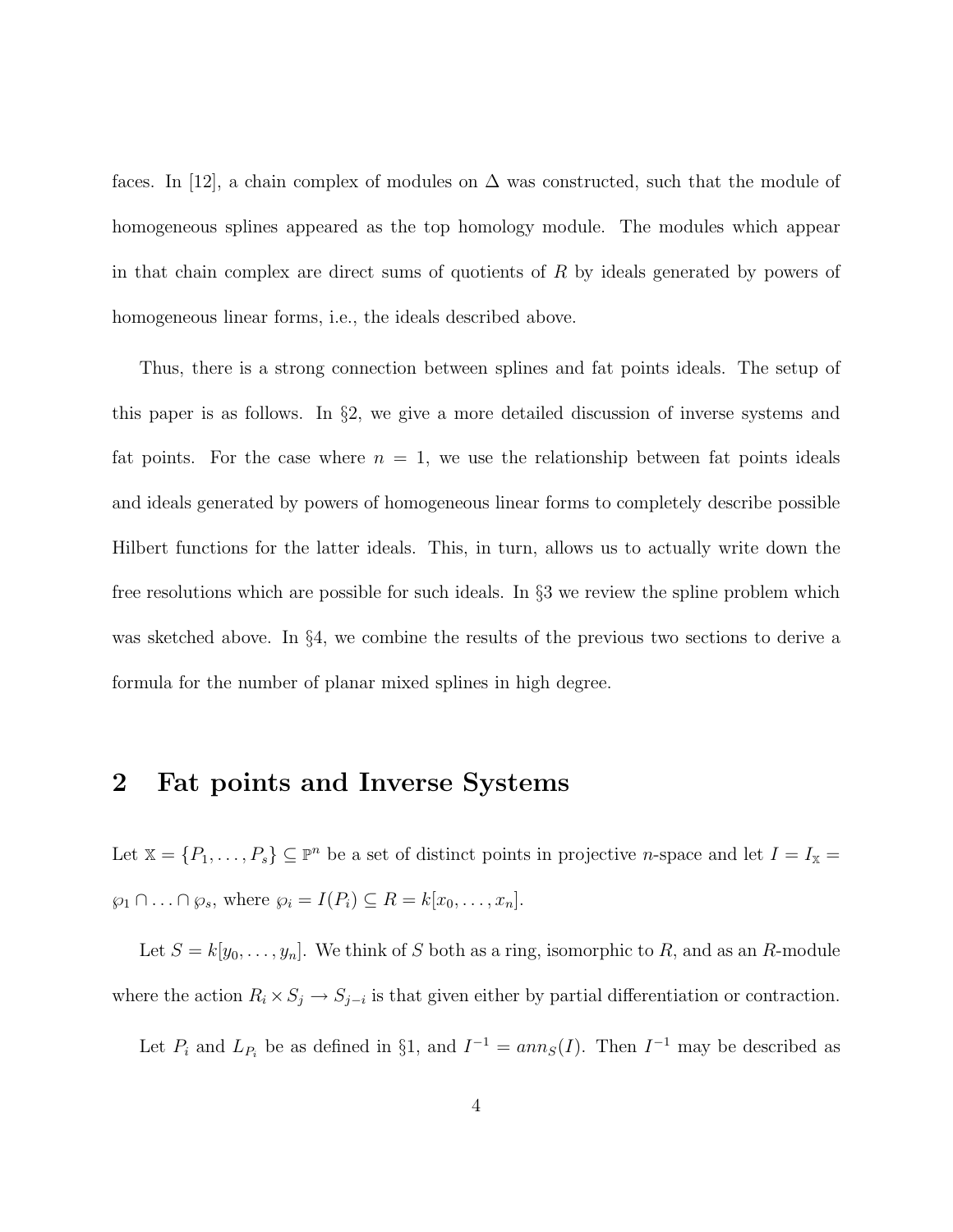follows:

**Proposition 2.1**

$$
(I^{-1})_t =  \subseteq S_t
$$

and

$$
\dim_k(I^{-1})_t = H(R/I, t) = \dim_k \frac{R_t}{I_t}.
$$

**Proof.** The proof follows from the following more general theorem, given below. □

**Theorem 2.2** (Ensalem and Iarrobino, [6]) Notation as above, but let I be an ideal of fat points, i.e.  $I = \varphi_1^{n_1+1} \cap \cdots \cap \varphi_s^{n_s+1}$ . Then we have

$$
(I^{-1})_j = \begin{cases} S_j & \text{for } j \le \max\{n_i\} \\ L_{P_1}^{j-n_1} S_{n_1} + \dots + L_{P_s}^{j-n_s} S_{n_s} & \text{for } j \ge \max\{n_i + 1\} \end{cases}
$$

and

$$
\dim_k(I^{-1})_j = \dim_k(R/I, j) = H(R/I, j).
$$

**Proof.** See [8], page 22.  $\Box$ 

Of course, the vector space

$$
L_{P_1}^{j-n_1}S_{n_1} + \cdots + L_{P_s}^{j-n_s}S_{n_s} \subseteq S_j
$$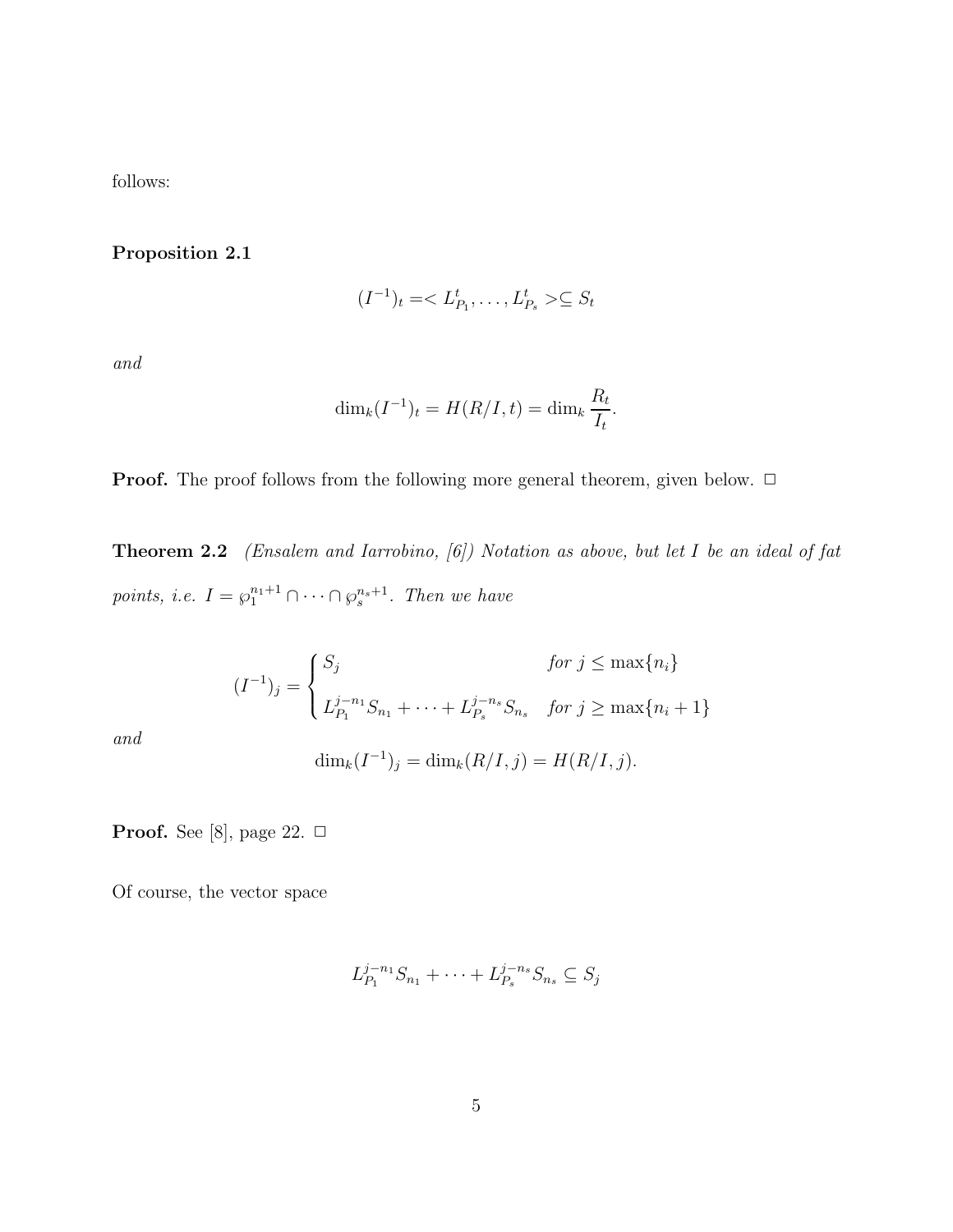is nothing more than the  $j<sup>th</sup>$  graded piece of the ideal in S generated by:

$$
L_{P_1}^{j-n_1}, \cdots, L_{P_s}^{j-n_s}.
$$

If we fix  $n_1, \ldots, n_s$  and let j vary, we obtain, from an ideal of fat points, information about the size of pieces of infinitely many different ideals generated by powers of s homogeneous linear forms.

On the other hand, if we let j and the  $n_i$  vary in such a way that the numbers  $j - n_i = t_i$ are fixed for each  $i$ , then we obtain information about the sizes of the various graded pieces of the ideal generated by  $L_1^{t_1}, \ldots, L_s^{t_s}$  in an infinite family of ideals of fat points. For more details on this correspondence, see the discussion in §3 of [8].

**Corollary 2.3** Let  $L_1, \ldots, L_s$  be any s pairwise linearly independent homogeneous linear forms in  $S = k[y_0, y_1], 0 < \alpha_1 \leq \cdots \leq \alpha_s$  be integers, and let  $J = (L_1^{\alpha_1}, \ldots, L_s^{\alpha_s})$ . Then, for each integer t, the vector space  $J_t$  has the maximum dimension possible, i.e.

$$
\dim_k J_t = \min\{t+1, \sum_{i=1}^s \max\{t-\alpha_i+1, 0\}\}.
$$

**Proof.** By Theorem 2.2, given an integer  $t \geq 0$ ,

$$
\dim_k J_t = \dim_k (R/I, t)
$$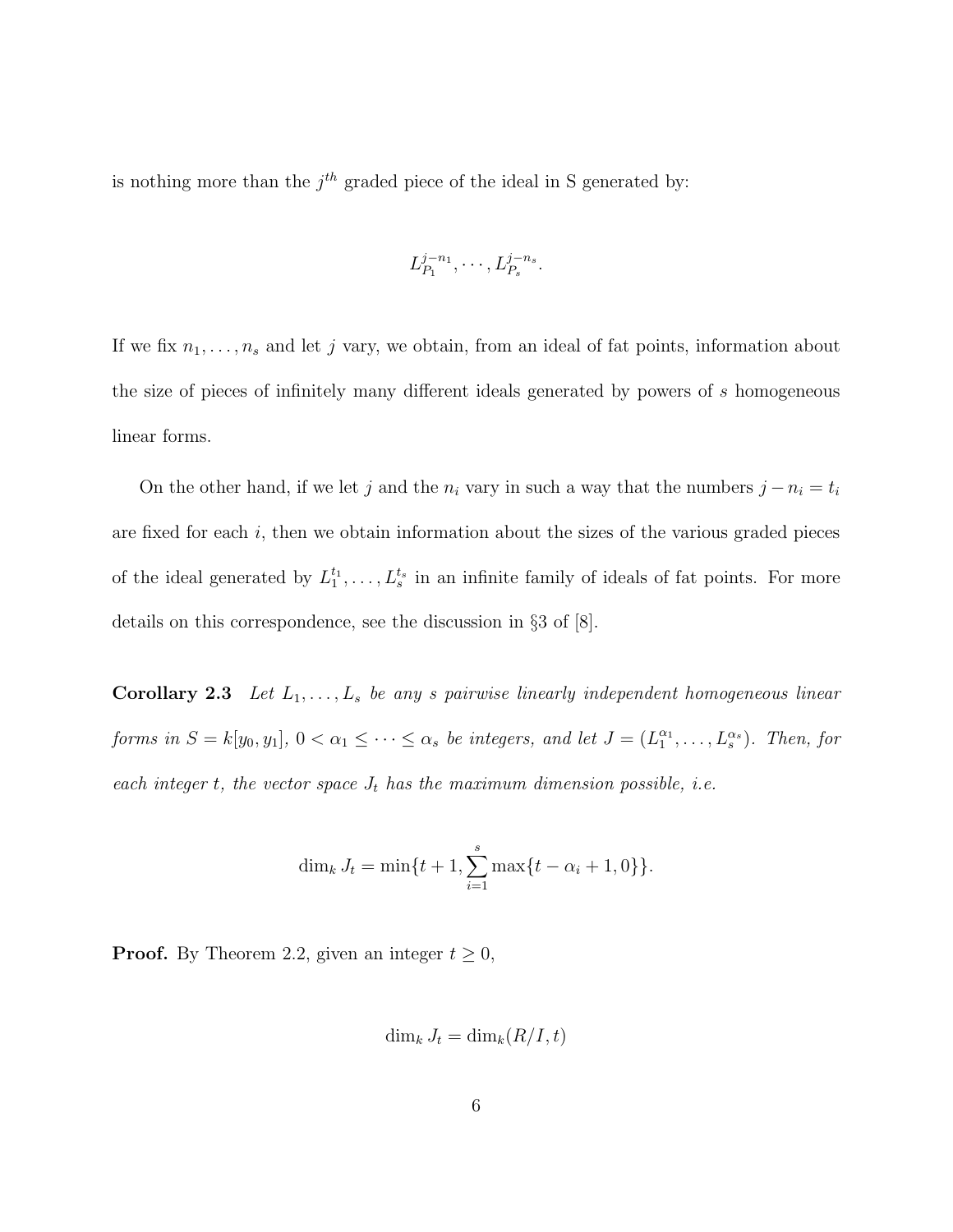where

$$
I = \wp_1^{t-\alpha_1+1} \cap \ldots \cap \wp_s^{t-\alpha_s+1}
$$

and  $\wp_1,\ldots,\wp_s$  are the ideals of the points corresponding to  $L_1,\ldots,L_s$  (here we use the convention that  $\wp^r = R$  if  $r \leq 0$ ). Now I is a principal ideal generated by a form F of degree  $d_t$ , where

$$
d_t = \sum_{i=1}^{s} \max\{t - \alpha_i + 1, 0\}.
$$

Hence,

$$
\dim_k J_t = H(R/I, t) = \min(t + 1, d_t),
$$

as we wanted to show.  $\Box$ 

This last result is surprising in that it does not depend on the homogeneous linear forms chosen (save only that they be pairwise linearly independent). A small piece of this result, namely that the vector space  $\langle L_1^t, \ldots, L_s^t \rangle$  has dimension  $\min\{t+1, s\}$  (for pairwise linearly independent  $L_i$  in  $k[y_0, y_1]$  can easily be deduced using properties of the van der Monde matrix. In the pure power case (where the  $\alpha_i$  are all equal), this result specializes to a result which appears in [14].

The corollary above is also useful for determining a minimal set of generators for an ideal generated by powers of homogeneous linear forms in  $k[y_0, y_1]$ .

**Example 2.4** Let  $L_1, \ldots, L_5$  be pairwise linearly independent homogeneous linear forms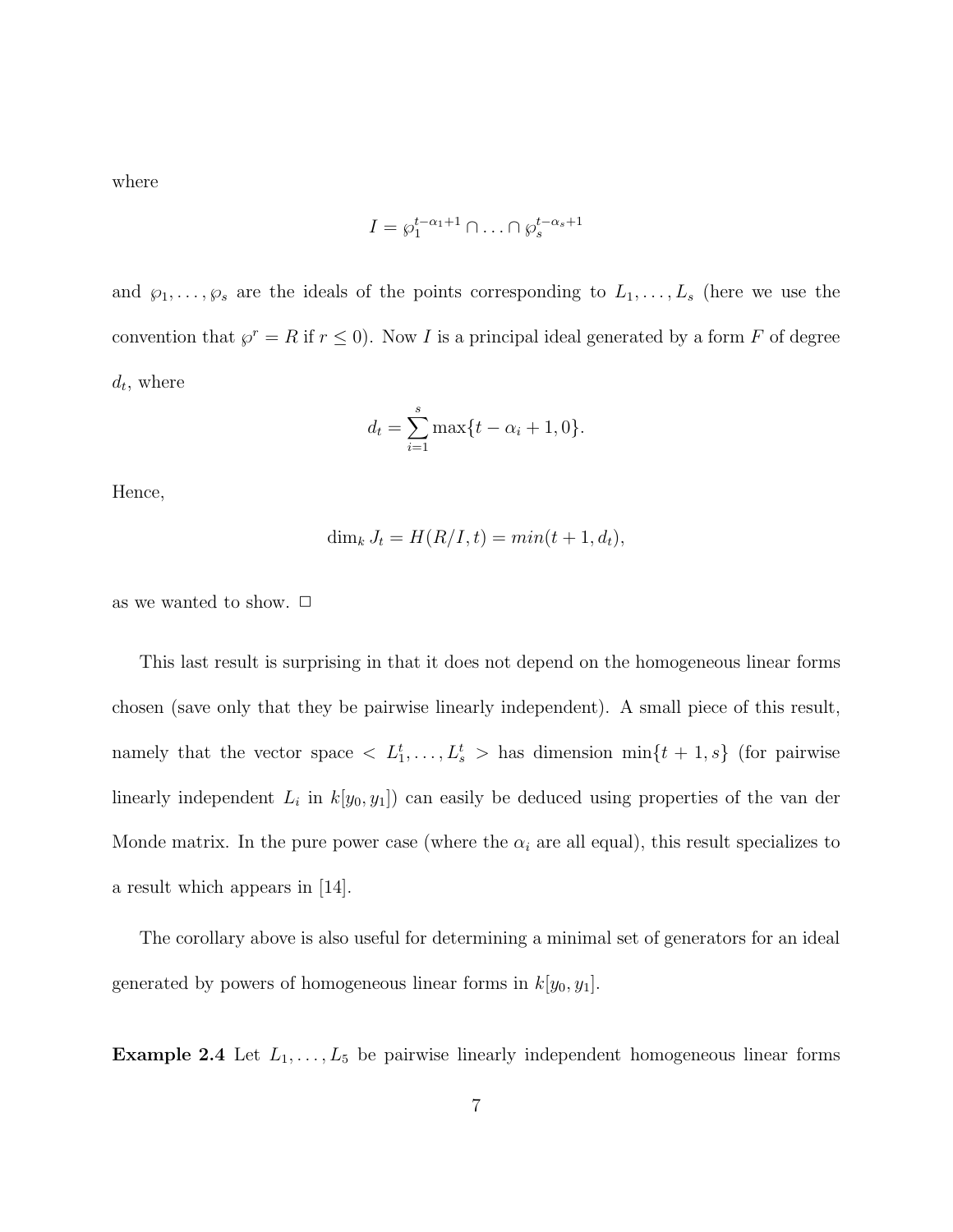in  $k[y_0, y_1]$  and let  $J = (L_1^4, L_2^6, L_3^7, L_4^7, L_5^9)$ . From Corollary 2.3 we see that if  $J' =$  $(L_1^4, L_2^6, L_3^7, L_4^7)$  then  $\dim_k(J')_9 = \min\{10, (9-4+1)+(9-6+1)+(9-7+1)+(9-7+1)\}$  $\min\{10, 14\} = 10$ , and so  $L_5^9 \in J'$  and thus  $J = J'$ . Using the same reasoning, we can show that  $L_2^6 \notin (L_1^4)$ ,  $L_3^7 \notin (L_1^4, L_2^6)$  and  $L_4^7 \notin (L_1^4, L_2^6, L_3^7)$ . So the generators of J' are a minimal set of generators. We formalize this procedure as follows:

**Corollary 2.5** Let  $0 < \alpha_1 \leq \alpha_2 \cdots \leq \alpha_t$  and let  $J = (L_1^{\alpha_1}, \ldots, L_t^{\alpha_t})$ . Then for  $m \geq 2$ :

$$
L_{m+1}^{\alpha_{m+1}} \notin (L_1^{\alpha_1}, \ldots, L_m^{\alpha_m}) \Leftrightarrow \alpha_{m+1} \le \frac{\sum_{i=1}^m \alpha_i - m}{m-1}.
$$

**Proof.** Let  $J_m = (L_1^{\alpha_1}, \ldots, L_m^{\alpha_m})$ . Then  $L_{m+1}^{\alpha_{m+1}} \notin J_m$  if and only if  $(J_m)_{\alpha_{m+1}} \neq (J_{m+1})_{\alpha_{m+1}}$ . By Corollary 2.3,

$$
\dim_k(J_m)_{\alpha_{m+1}} = \min\{\alpha_{m+1} + 1, \sum_{i=1}^m (\alpha_{m+1} - \alpha_i + 1)\},\
$$

$$
\dim_k(J_{m+1})_{\alpha_{m+1}} = \min\{\alpha_{m+1} + 1, \sum_{i=1}^{m+1} (\alpha_{m+1} - \alpha_i + 1)\}.
$$

Hence,  $(J_m)_{\alpha_{m+1}} \neq (J_{m+1})_{\alpha_{m+1}}$  if and only if

$$
\alpha_{m+1} + 1 > \sum_{i=1}^{m} (\alpha_{m+1} - \alpha_i + 1),
$$

which simplifies to the above condition.  $\Box$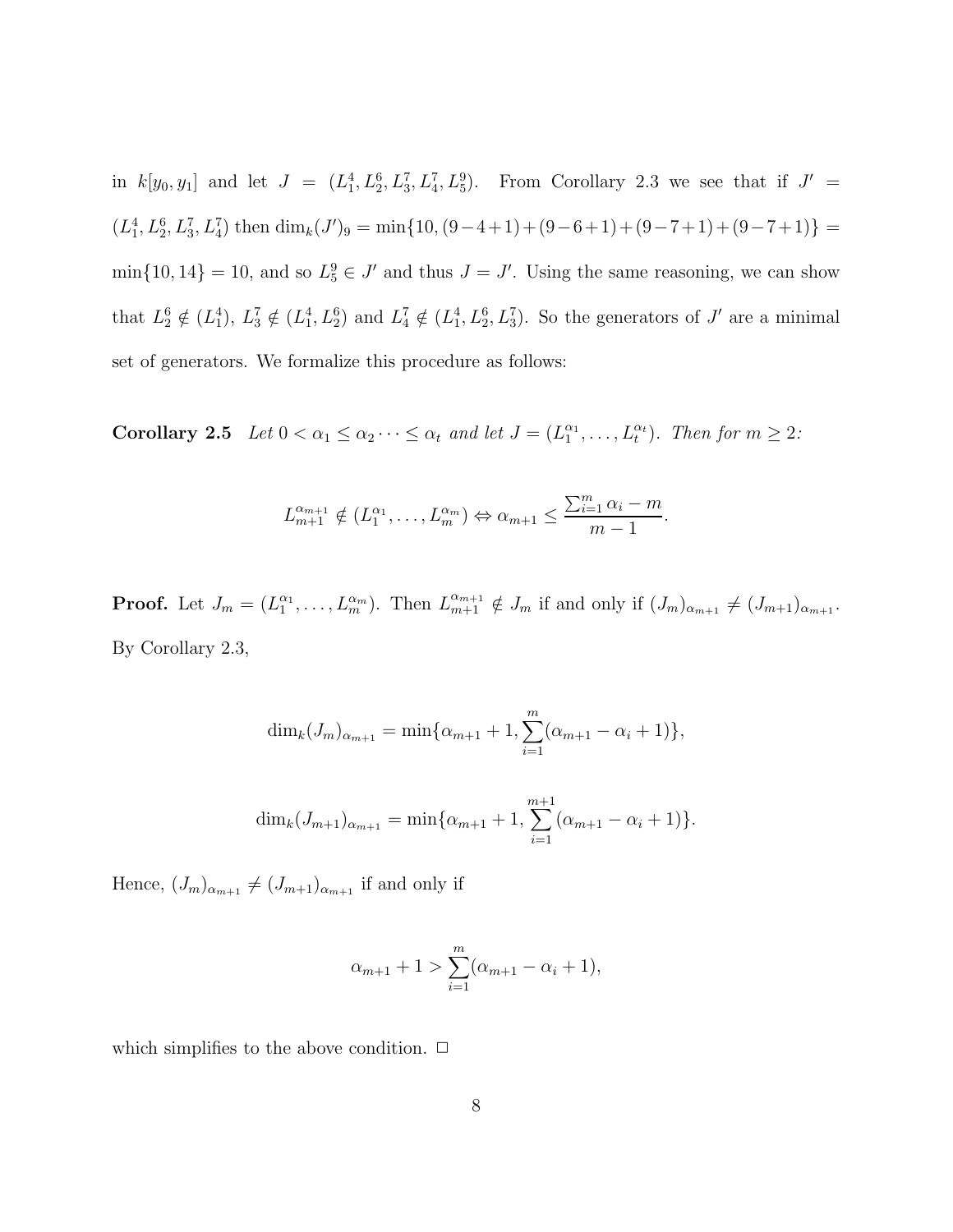Henceforth, when we write  $J = (L_1^{\alpha_1}, \ldots, L_t^{\alpha_t})$ , we shall assume that the *exponent vector*  $\alpha = (\alpha_1, \ldots, \alpha_t)$  of J satisfies the conditions of the previous corollary. In other words, the homogeneous linear forms are a minimal generating set for  $J$ , i.e. for each integer  $m \in 2 \ldots t-1, \, \alpha_{m+1} \leq$  $\frac{\sum_{i=1}^{m} \alpha_i - m}{m-1}$  (Since we are assuming that the  $L_i$  are pairwise linearly independent, and that  $J$  is not principal, we will always need the first two forms). By Corollary 2.3, we also have the following:

**Theorem 2.6** Let  $J = (L_1^{\alpha_1}, \ldots, L_t^{\alpha_t})$  where the exponent vector of J corresponds to a minimal generating set of  $J$ , and  $d_i$  is as given in Corollary 2.3. Then

$$
H(S/J, i) = \max\{0, i + 1 - d_i\}.
$$

From this theorem we can easily calculate the socle degree of  $S/J$ . In fact, the least integer  $\Omega$  for which  $H(S/J, \Omega) = 0$  is the least integer p such that  $p+1-d_p \leq 0$ ; equivalently  $p < \sum_{i=1}^{t} \max\{p - \alpha_i + 1, 0\}$ . Thus,  $d_{\Omega-1} \leq \Omega - 1$  and  $\Omega < d_{\Omega}$ ; the socle degree of  $S/J$  is  $\Omega - 1$ . Since all the minimal generators of J occur in degree at most one greater than the socle degree of  $S/J$ , we obtain that  $\Omega \geq \alpha_i$  for all *i*.

It is easy to give a direct formula for  $\Omega$  in terms of the  $\alpha_i$ , i.e.

$$
\Omega = \lfloor \frac{\sum_{i=1}^{t} \alpha_i - t}{t - 1} \rfloor + 1.
$$

With this information on the Hilbert function we can now write down a minimal free reso-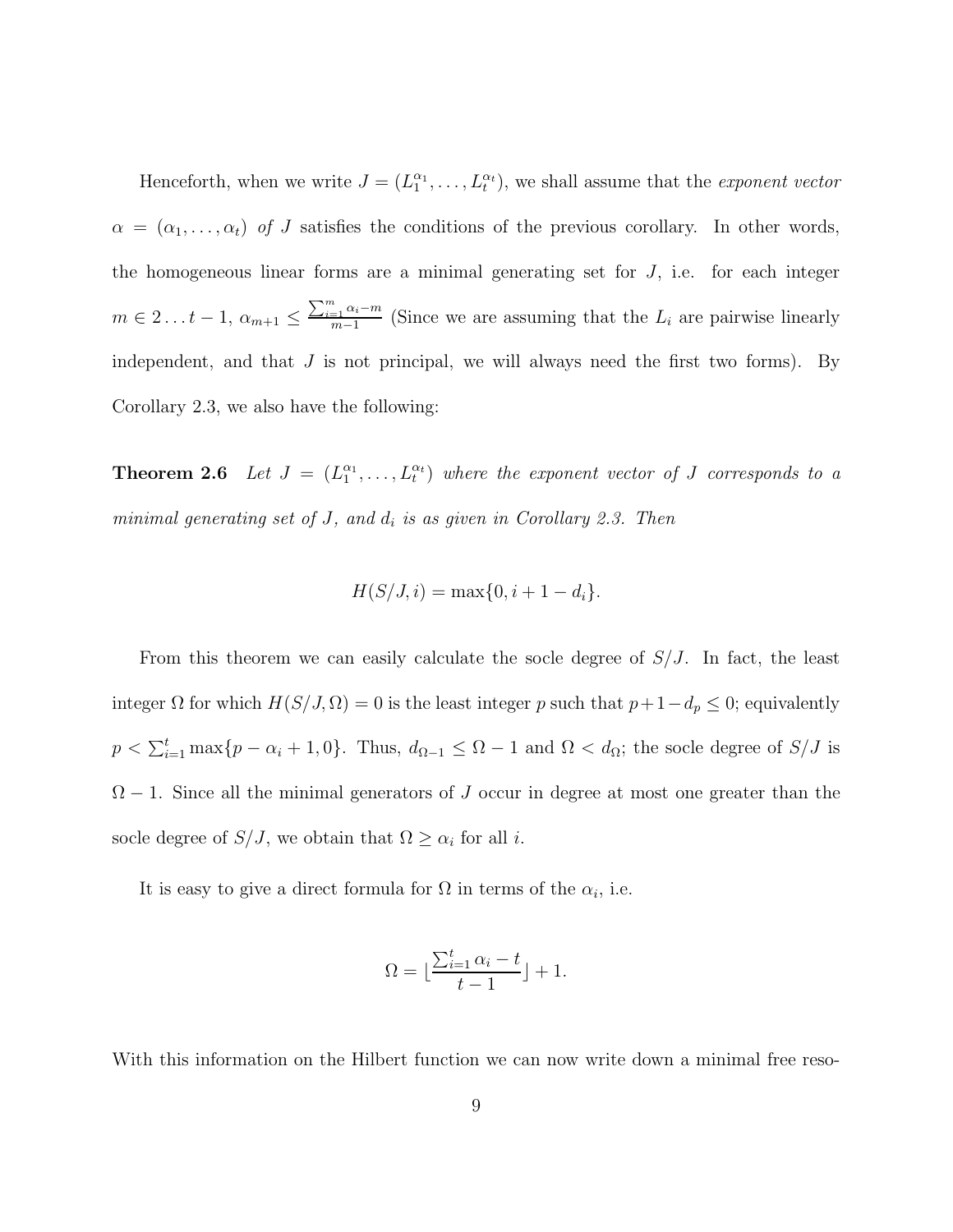lution for the ideal  $J \subseteq k[x,y]$ .

**Theorem 2.7** Let J be an ideal minimally generated by  $(L_1^{\alpha_1}, \ldots, L_t^{\alpha_t})$ , so that  $\Omega - 1$  is the socle degree of  $S/J$ . Then J has resolution

$$
0 \longrightarrow S(-\Omega - 1)^{a} \oplus S(-\Omega)^{t-1-a} \longrightarrow \bigoplus_{i=1}^{t} S(-\alpha_{i}) \longrightarrow J \longrightarrow 0,
$$

where

$$
a = H(S/J, \Omega - 1) = \sum_{i=1}^{t} \alpha_i + (1 - t) \cdot \Omega.
$$

**Proof.** By the Hilbert Syzygy Theorem (see [5]), J has projective dimension one (we are assuming that  $J$  is not principal), so has a resolution

$$
0 \longrightarrow F_1 \longrightarrow F_0 \longrightarrow J \longrightarrow 0.
$$

We have already described the minimal generators of J, i.e. we know  $F_0 = \bigoplus_{i=1}^t S(-\alpha_i)$ , so we need only show that  $F_1$  is as stated.

In Corollary 2.3 we saw that  $J$  grows as "quickly as possible". Hence, there are no syzygies on J before degree  $\Omega$ . Now, since the socle degree of  $S/J$  is  $\Omega - 1$  and J is of codimension two, the highest shift in the minimal resolution of  $S/J$  is  $\Omega - 1 + 2 = \Omega + 1$  and it appears with multiplicity  $H(S/J, \Omega - 1) = a$ . Applying Theorem 2.6 to compute a, and then comparing the ranks of  $F_0, F_1$  and J, we obtain the desired resolution.  $\Box$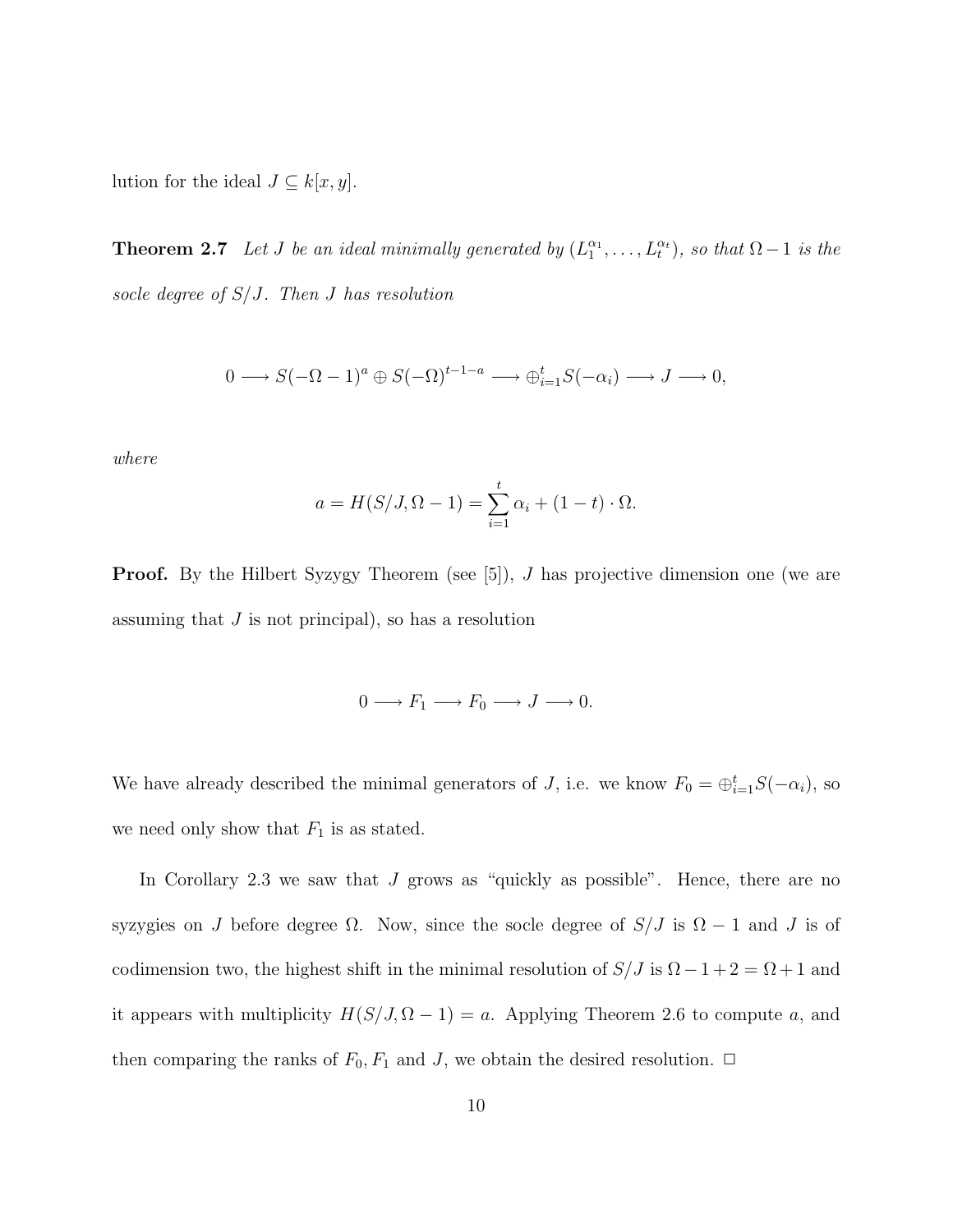Since  $J_t$  has the maximum dimension possible, the Hilbert Series of  $S/J$  is the expected Hilbert Series for an ideal generated by generic binary forms of degree  $\alpha_1, \ldots, \alpha_s$ . This is the series

$$
|\prod_i(1-z^{\alpha_i)}/(1-z)^2|
$$

where if  $\sum c_i z^i$  is a series with integer coefficients we let  $|\sum c_i z^i| = \sum d_i z^i$  with  $d_i = c_i$  if  $c_0, \ldots, c_i > 0$  and  $d_i = 0$  if  $c_j \le 0$  for some  $j \le i$ .

In [7], Fröberg made a conjecture about the expected Hilbert series of an ideal generated by a generic set of forms in  $k[x_1,\ldots,x_n]$ , and proved the conjecture for  $n = 2$ . Theorem 2.6 gives another proof for the case  $n = 2$ , which is somewhat stronger since it shows that, in this case, we can choose powers of linear forms as the generic forms. (We are grateful to the referee for this remark.)

**Example 2.8** We continue with the previous example, in which J was minimally generated by  $(L_1^4, L_2^6, L_3^7, L_4^7)$ , and  $\Omega = \lfloor (4 + 6 + 7 + 7 - 4)/3 \rfloor + 1 = 7$ . By Theorem 2.6,  $a = 3$  so  $t-1-a=0$ , hence the resolution is:

$$
0 \longrightarrow S(-8)^3 \longrightarrow S(-4) \oplus S(-6) \oplus S(-7)^2 \longrightarrow J \longrightarrow 0
$$

Notice that  $t - 1 - a$  is zero; this occurs if and only if  $t - 1$  divides  $\sum \alpha_i$ .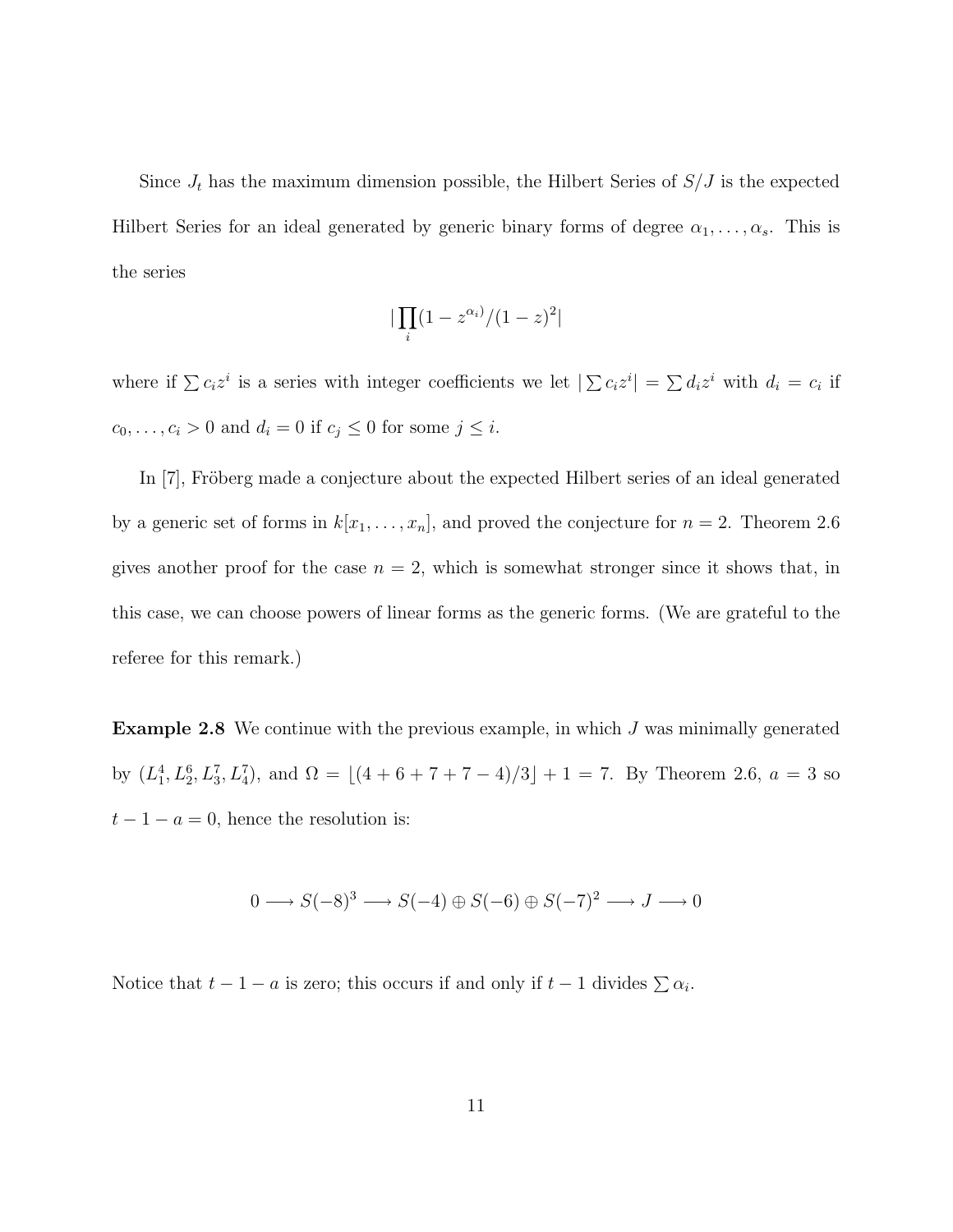### **3 Splines on a simplicial complex**

Let  $\Delta$  be a d-dimensional simplicial complex embedded in  $\mathbb{R}^d$ , such that  $\Delta$  and all its links are pseudomanifolds (basically, one should visualize  $\Delta$  as triangulating a manifold). A *spline* on  $\Delta$  is a piecewise polynomial function (imagine a polynomial supported on each maximal simplex), such that two polynomials  $(f, g)$  supported on d-simplices which share a common d – 1 face  $\tau$  meet with some desired order of smoothness along that face. If we let  $L_{\tau}$  denote the linear form vanishing on  $\tau$ , then the algebraic formulation of  $C^r$  smoothness across the face  $\tau$  is that  $L_{\tau}^{r+1}$  divides  $f - g$ .

In [2], Billera introduced the use of homological algebra in the study of splines; other references are  $[3]$ ,  $[4]$ ,  $[12]$ ,  $[13]$ ,  $[14]$ . In this paper, we consider *mixed splines*, which are splines where the order of smoothness may differ on the various  $d-1$  faces. Let  $\Delta_i^0$  be the set of interior *i* faces of  $\Delta$  (all *d*-dimensional faces are considered interior),  $f_i^0 = |\Delta_i^0|$ , and let  $\alpha$  be a vector of length  $f_{d-1}^0$ , where  $\alpha_i$  denotes the desired order of smoothness across the  $i<sup>th</sup>$  interior  $d-1$  face. The set of splines of degree at most k (i.e. each individual polynomial is of degree at most k) is a vector space, which we will denote  $C_k^{\alpha}(\Delta)$ .

It turns out that a good way to study the dimension of this vector space is to embed  $\Delta$ in the hyperplane  $x_{d+1} = 1 \subseteq \mathbb{R}^{d+1}$ , and form the cone  $\hat{\Delta}$  over  $\Delta$ , with vertex at the origin. If we let  $C_k^{\alpha}(\hat{\Delta})$  be the set of splines on  $\hat{\Delta}$  of degree *exactly k*, then there is a vector space isomorphism between  $C_k^{\alpha}(\hat{\Delta})$  and  $C_k^r(\Delta)$ . If we form the abelian group  $\oplus_{k\geq 0} C_k^{\alpha}(\hat{\Delta})$ , then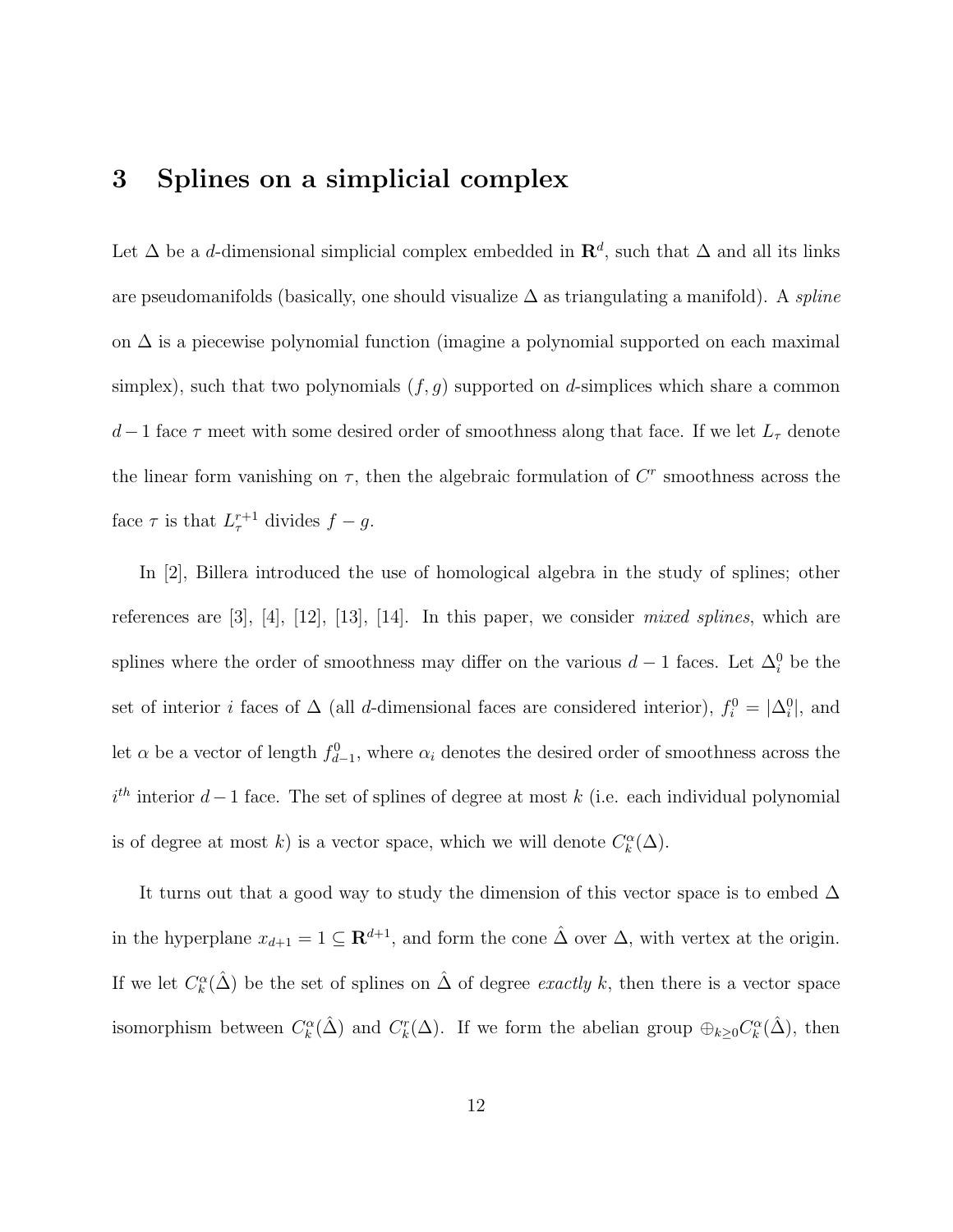this can be viewed as a graded module, denoted  $C^{\alpha}(\hat{\Delta})$ , over the polynomial ring R in  $d+1$ variables, so the dimension of  $C_k^{\alpha}(\Delta)$  is the dimension of  $C^{\alpha}(\hat{\Delta})$  in degree exactly k.

All this information can be encoded by defining a chain complex of modules, and computing the homology modules. First, for  $\tau$  an interior  $d-1$  face of  $\Delta$ , let  $l_{\tau}$  denote the homogeneous linear form vanishing on  $\hat{\tau}$  (this is just the homogenization of  $L_{\tau}$ ). For any interior face  $\gamma$ , define  $\mathcal{J}(\gamma) = \sum_{\gamma \subseteq \tau_i \in \Delta_{d-1}^0} l_{\tau_i}^{\alpha_i+1}$ ;  $\mathcal{J}(\gamma)$  is the ideal generated by the (mixed) powers of homogeneous linear forms which define hyperplanes incident to  $\hat{\gamma}$ . Let  $\partial_i$  be the relative (modulo  $\partial \Delta$ ) simplicial boundary map, and let R be the chain complex defined by  $\mathcal{R}_i = R^{f_i^0}$ . So the homology of the  $\mathcal R$  is just relative (modulo  $\partial \Delta$ ) simplicial homology, with coefficients in R. Notice that  $\partial_i$  also gives us a differential on the quotient of R by J, in particular, we have a chain complex  $\mathcal{R}/\mathcal{J}$ :

$$
\cdots \longrightarrow \bigoplus_{\alpha \in \Delta^0_{i+1}} \mathcal{R}/\mathcal{J}(\alpha) \stackrel{\partial_{i+1}}{\longrightarrow} \bigoplus_{\beta \in \Delta^0_i} \mathcal{R}/\mathcal{J}(\beta) \stackrel{\partial_i}{\longrightarrow} \bigoplus_{\gamma \in \Delta^0_{i-1}} \mathcal{R}/\mathcal{J}(\gamma) \stackrel{\partial_{i-1}}{\longrightarrow} \cdots
$$

In [12], (where the  $\alpha_i$  are all equal), it is shown that the top homology module of this complex is precisely the module  $C^{\alpha}(\hat{\Delta})$ . This is also easy to verify for the case where  $\alpha$  is mixed. If we can understand the modules in the complex and the lower homology modules of this complex, then the Euler characteristic equation will allow us to understand  $C^{\alpha}(\hat{\Delta})$ .

The connection between fatpoints and piecewise polynomial functions is now completely clear, because understanding the modules in the chain complex is equivalent to understanding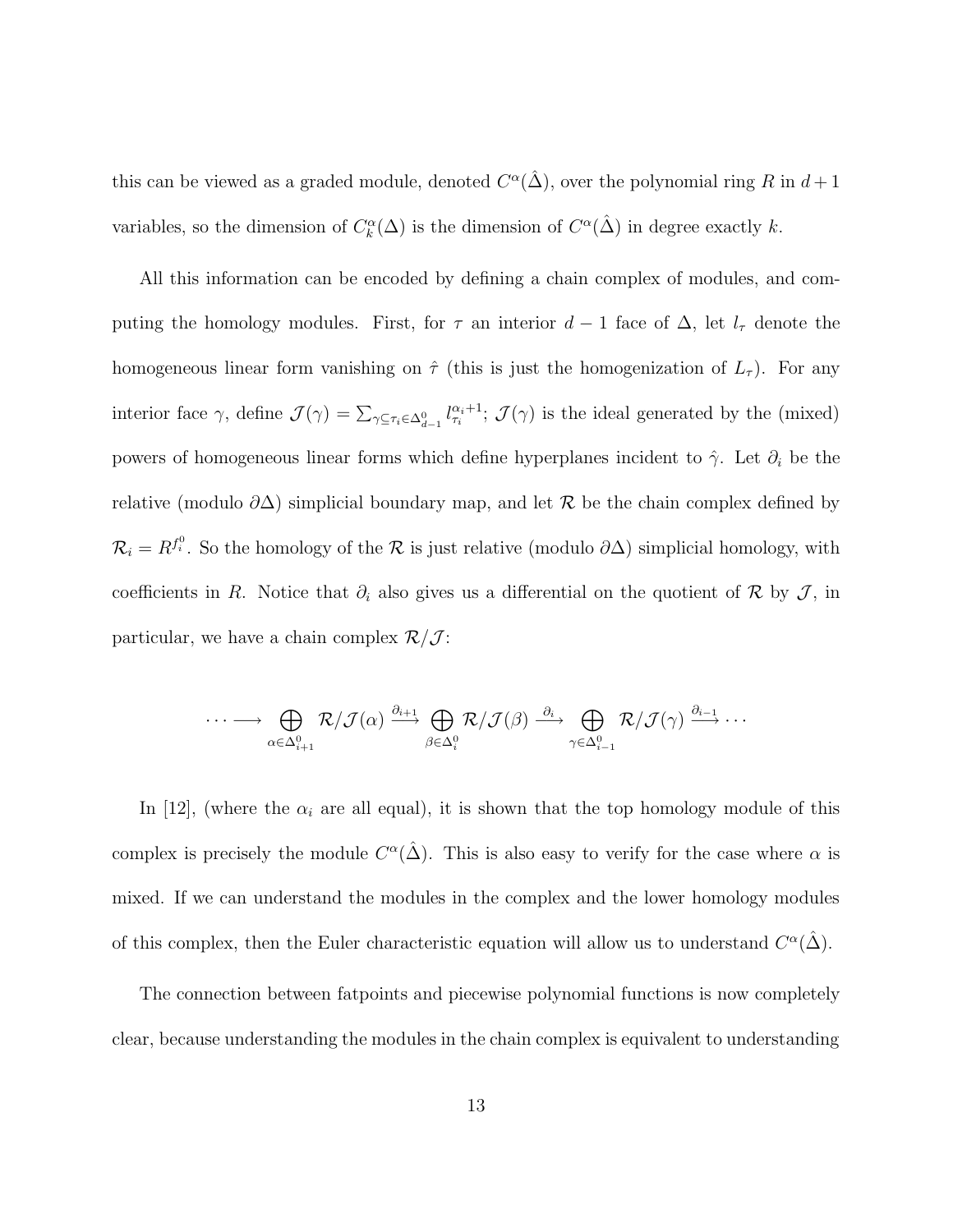ideals of the form considered in §1. In particular, for cases where the lower homology modules vanish, if we understand modules of the form  $\mathcal{R}/\mathcal{J}(\tau)$ , then we will be able to give a complete answer to the question of describing the dimension of  $C^{\alpha}(\hat{\Delta})_k$ .

#### **4 The planar case**

In [12], which considered the pure power case, localization techniques were used to prove that for all  $i < d$ ,  $H_i(\mathcal{R}/\mathcal{J})$  has dimension at most  $i - 1$  as an  $\mathcal{R} = \mathbf{R}[x_1, \ldots, x_{d+1}]$  module. It is easy to check that these techniques also work for the case where  $\alpha$  is mixed.

We now specialize to the case where  $\Delta$  is embedded in  $\mathbb{R}^2$ , i.e.  $\Delta$  is a planar simplicial complex (this is perhaps the most studied case in spline theory). The aforementioned result implies that  $H_1(\mathcal{R}/\mathcal{J})$  is a zero-dimensional  $\mathcal{R} = \mathbf{R}[x, y, z]$  module (i.e. is a finite dimensional graded vector space), so vanishes in sufficiently high degree.

**Theorem 4.1**  $H_1(\mathcal{R}/\mathcal{J})$  is an  $\mathcal{R}\text{-module of finite length.}$ 

**Proof.** See [12] and the remarks above. $\Box$ 

There is a short exact sequence of complexes

$$
0 \longrightarrow \mathcal{J} \longrightarrow \mathcal{R} \longrightarrow \mathcal{R}/\mathcal{J} \longrightarrow 0,
$$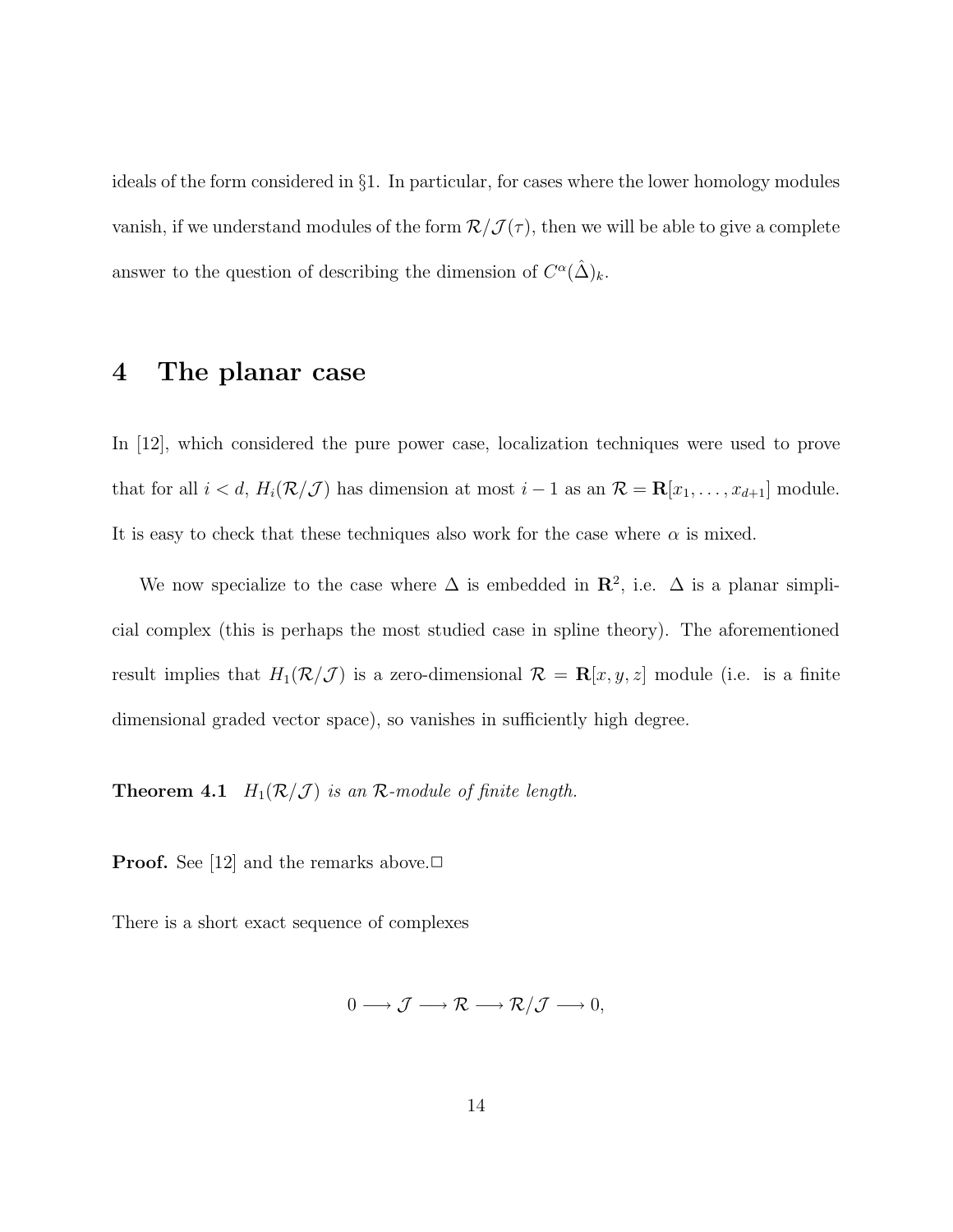which gives rise to a long exact sequence of homology modules. Modulo the image of  $\partial_1$ , every vertex is equivalent to a vertex on the boundary, and thus  $H_0(\mathcal{R})$  vanishes, which also forces  $H_0(\mathcal{R}/\mathcal{J})$  to vanish, by the long exact sequence in homology.

**Theorem 4.2** With notation as above, if  $k \geq 0$ , then

$$
dim_{\mathbf{R}}C^{\alpha}(\hat{\Delta})_k = dim_{\mathbf{R}} \sum_{i=0}^{2} (-1)^i \bigoplus_{\beta \in \Delta^0_{2-i}} \mathcal{R}/\mathcal{J}(\beta)_k.
$$

**Proof.** The Euler characteristic equation ([15], p. 172)

$$
\chi(H(\mathcal{R}/\mathcal{J})) = \chi(\mathcal{R}/\mathcal{J})
$$

implies that

$$
dim_{\mathbf{R}}H_2(\mathcal{R}/\mathcal{J})_k = dim_{\mathbf{R}}\sum_{i=0}^2(-1)^i \bigoplus_{\beta \in \Delta_{2-i}^0} \mathcal{R}/\mathcal{J}(\beta)_k + dim_{\mathbf{R}}\sum_{i=0}^1(-1)^i H_{1-i}(\mathcal{R}/\mathcal{J})_k.
$$

Since  $H_2(\mathcal{R}/\mathcal{J})$  is the homogeneous spline module  $C^{\alpha}(\hat{\Delta})$ , the above formula, coupled with Theorem 4.1 and the fact that  $H_0(\mathcal{R}/\mathcal{J}) = 0$  concludes the proof.  $\Box$ 

Since we know

$$
dim_{\mathbf{R}} \bigoplus_{\sigma \in \Delta_2^0} \mathcal{R}_k = f_2^0 \cdot \binom{k+2}{2}
$$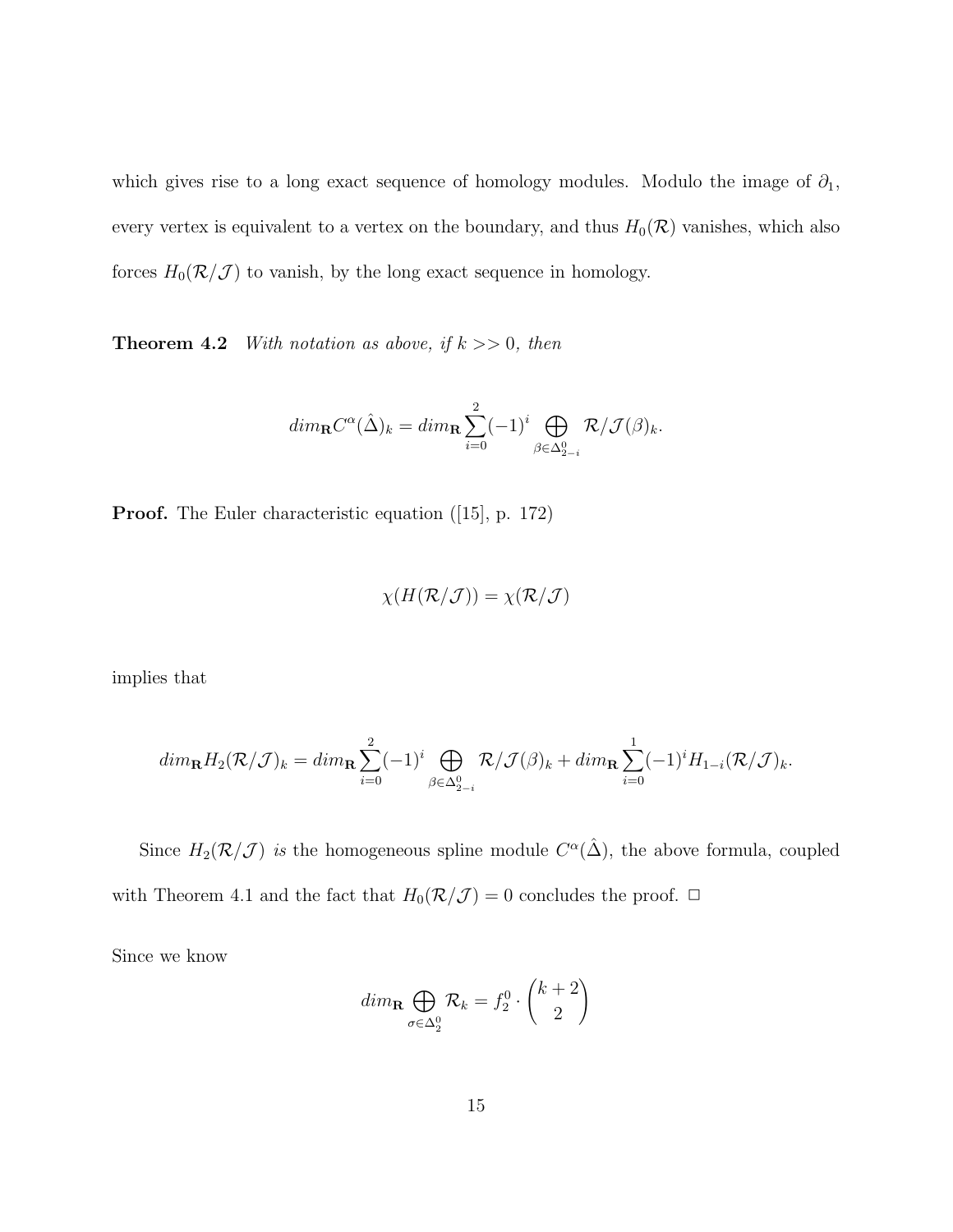and

$$
dim_{\mathbf{R}} \bigoplus_{\tau \in \Delta_1^0} \mathcal{R}/\mathcal{J}(\tau)_k = \sum_{i=1}^{f_1^0} \left[ \binom{k+2}{2} - \binom{k+2-\alpha_i-1}{2} \right],
$$

we need only determine

$$
dim_{\mathbf{R}} \bigoplus_{\gamma \in \Delta^0_0} \mathcal{R}/\mathcal{J}(\gamma)_k.
$$

Observe that for any vertex  $\gamma_i$ , we may translate  $\gamma_i$  to the origin, hence may assume that the linear forms in  $\mathcal{J}(\gamma_i)$  involve *only* the variables x, y. Thus,

$$
\mathcal{R}/\mathcal{J}(\gamma_i) \simeq \mathbf{R}[z] \otimes_{\mathbf{R}} \mathbf{R}[x, y] / \mathcal{J}(\gamma_i).
$$

Let  $\beta_j = \alpha_j + 1$ , and suppose  $L_1^{\beta_1}, \ldots, L_{t_i}^{\beta_{t_i}}$  is a minimal generating set for  $\mathcal{J}(\gamma_i)$ , with  $\beta^i = (\beta_1, \ldots, \beta_{t_i})$  the corresponding exponent vector for  $\mathcal{J}(\gamma_i)$ . If we rewrite the resolution given in Theorem 2.7, letting  $\Omega_i$  and  $a_i$  denote the values for  $\Omega$  and  $a$  at  $\gamma_i$ , and defining  $b_i = t_i - 1 - a_i$ , then a free resolution for  $\mathcal{R}/\mathcal{J}(\gamma_i)$  is given by:

$$
0 \longrightarrow \mathcal{R}(-\Omega_i-1)^{a_i} \oplus \mathcal{R}(-\Omega_i)^{b_i} \longrightarrow \oplus_{j=1}^{t_i} \mathcal{R}(-\beta_j) \longrightarrow \mathcal{R} \longrightarrow \mathcal{R}/\mathcal{J}(\gamma_i) \longrightarrow 0,
$$

From the additivity of the Hilbert polynomial, we obtain that

$$
dim_{\mathbf{R}} \bigoplus_{\gamma_i \in \Delta_0^0} R/\mathcal{J}(\gamma_i)_k
$$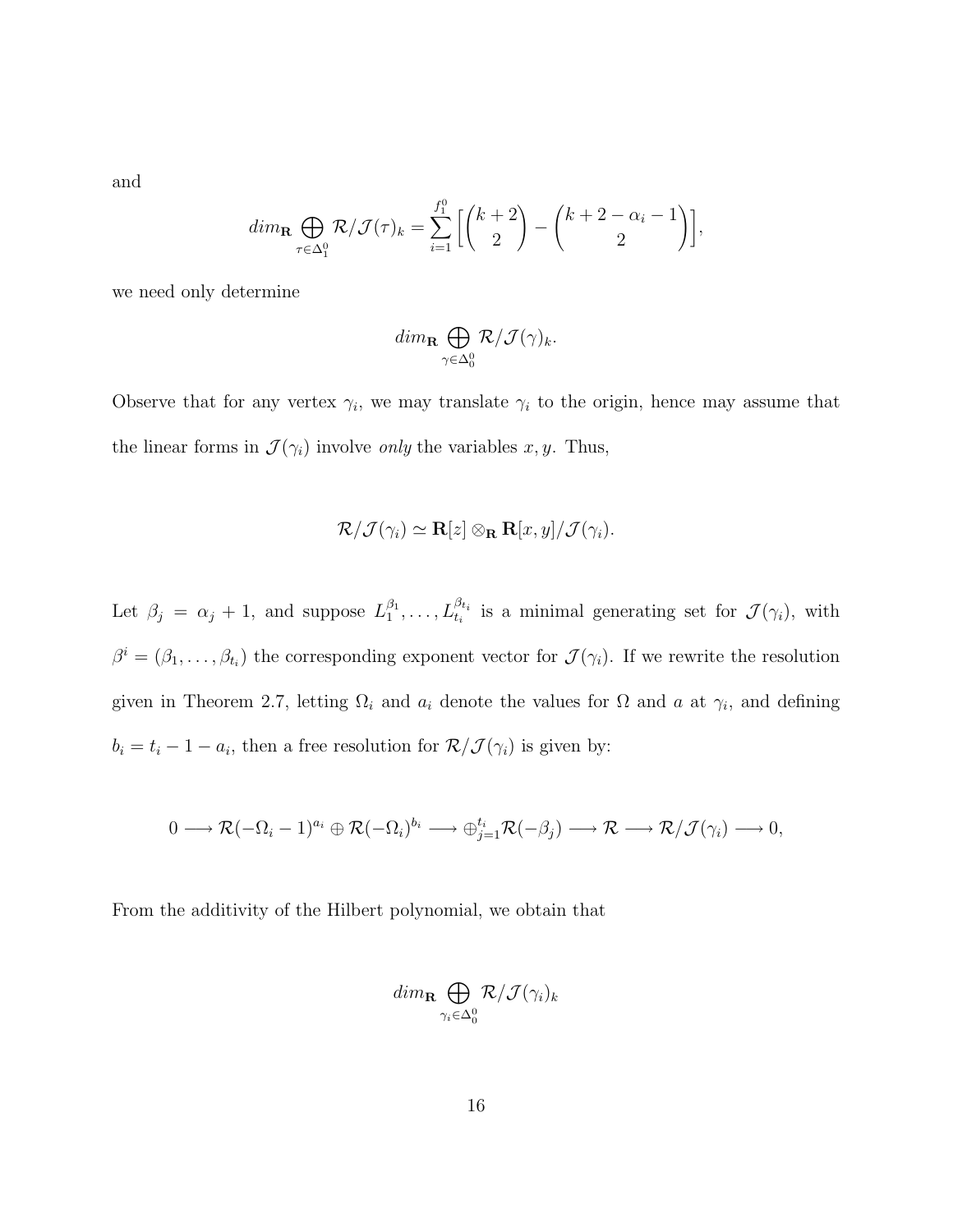is equal to

$$
\sum_{i=1}^{f_0^0} \left[ \binom{k+2}{2} - \sum_{\beta_j \in \beta^i} \binom{k+2-\beta_j}{2} + b_i \cdot \binom{k+2-\Omega_i}{2} + a_i \cdot \binom{k+2-\Omega_i-1}{2} \right].
$$

**Theorem 4.3** Let  $\Delta$  be a planar simplicial complex, satisfying the conditions of §3. Then for  $k >> 0$ ,  $dim_{\mathbf{R}} C^{\alpha}(\hat{\Delta})_k$  is given by:

$$
(f_2^0 - f_1^0 + f_0^0) \cdot \binom{k+2}{2} + \sum_{i=1}^{f_1^0} \binom{k+2-\alpha_i-1}{2} - \sum_{i=1}^{f_0^0} \left[ \sum_{\beta_j \in \beta^i} \binom{k+2-\beta_j}{2} - b_i \cdot \binom{k+2-\Omega_i}{2} - a_i \cdot \binom{k+2-\Omega_i-1}{2} \right].
$$

where  $\beta^i$  is a minimal generating set for  $\mathcal{J}(\gamma_i)$ .

**Proof.** We have determined the Hilbert polynomial for each module in the chain complex  $\mathcal{R}/\mathcal{J}$ , so we may apply Theorem 4.2.  $\Box$ 

Notice that if  $\Delta$  is a topological disk (i.e.  $H_1(\mathcal{R}) = 0$ ), then we can simplify the term  $(f_2^0-f_1^0+f_0^0)\cdot \binom{k+2}{2}$  $\binom{k+2}{2}$  to  $\binom{k+2}{2}$  $\binom{+2}{2}$ , by Euler's equation. Also, it is worth mentioning that in the case where the  $\alpha_i$  are all equal, this is the same bound given in Alfeld-Schumaker ([1]).

**Example 4.4** Let  $\Delta$  be the planar simplicial complex given below.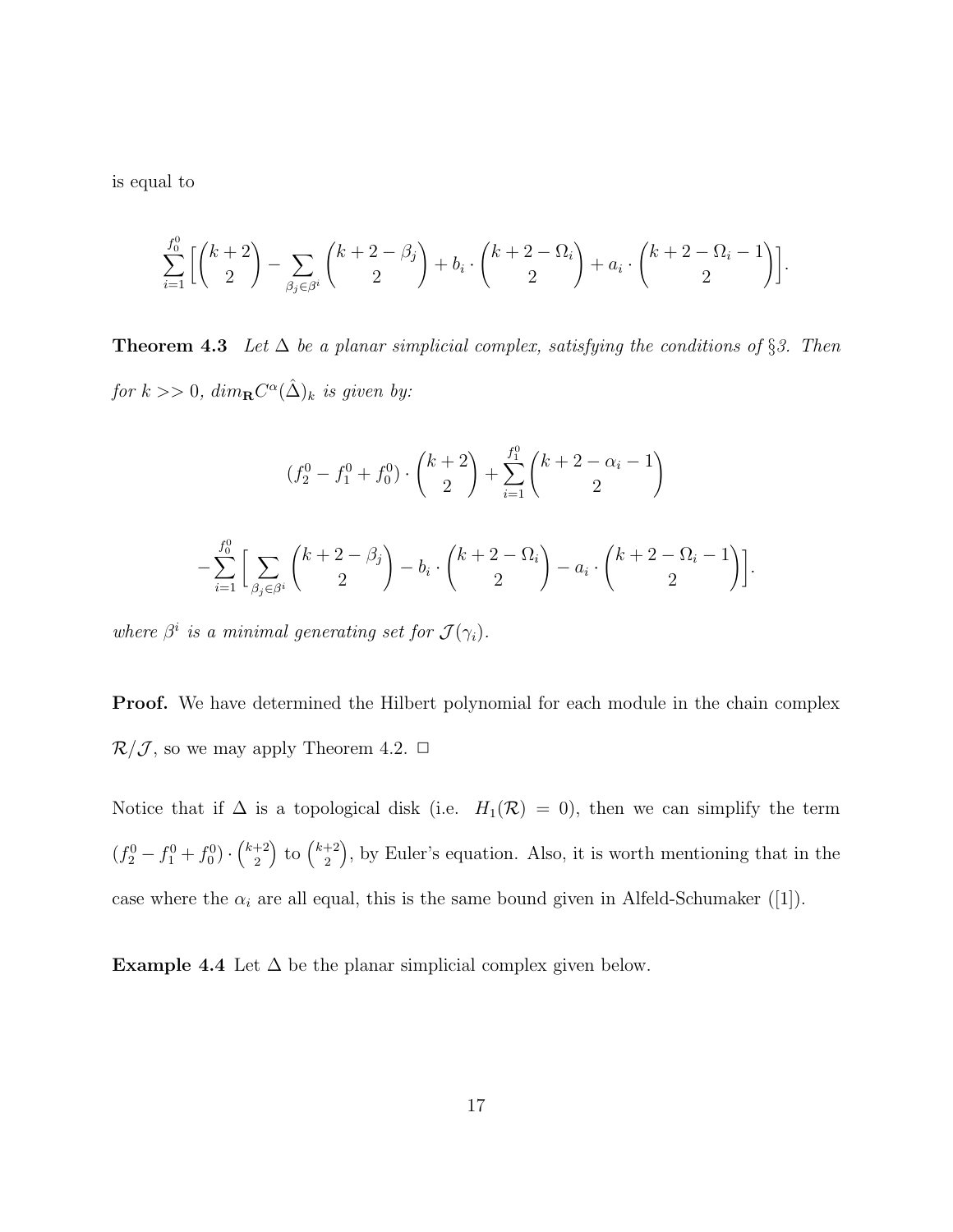

Suppose the vertex locations are  $(0, 0), (1, 0), (0, 1), (-1, -1)$ , and that  $\alpha = (1, 2, 3)$ . There is only one interior vertex  $\gamma$  (the origin);  $\mathcal{J}(\gamma)=(x^2, y^3, (x - y)^4)$ , and is minimally generated by  $(x^2, y^3)$ .  $\Omega = 4$ , and  $a = 1$ ,  $b = 0$ . By Theorem 4.3, for  $k >> 0$ 

$$
dim_{\mathbf{R}}C^{\alpha}(\hat{\Delta})_k = {k+2 \choose 2} + {k-2 \choose 2} + {k-3 \choose 2}.
$$

**Example 4.5** We conclude with a more complicated example.



Suppose  $\alpha_i = 2$  on the three edges of the center triangle,  $\alpha_i = 3$  on the six edges which connect the interior vertices to boundary vertices. For each of the three interior vertices,  $\mathcal{J}(\gamma)$  is of the form  $(l_1^3, l_2^3, l_3^4, l_4^4)$ , where the  $l_i$  are pairwise linearly independent homogeneous linear forms. By Corollary 2.5,  $\mathcal{J}(\gamma)$  is minimally generated by  $(l_1^3, l_2^3, l_3^4)$ , so  $\Omega = 4$ , and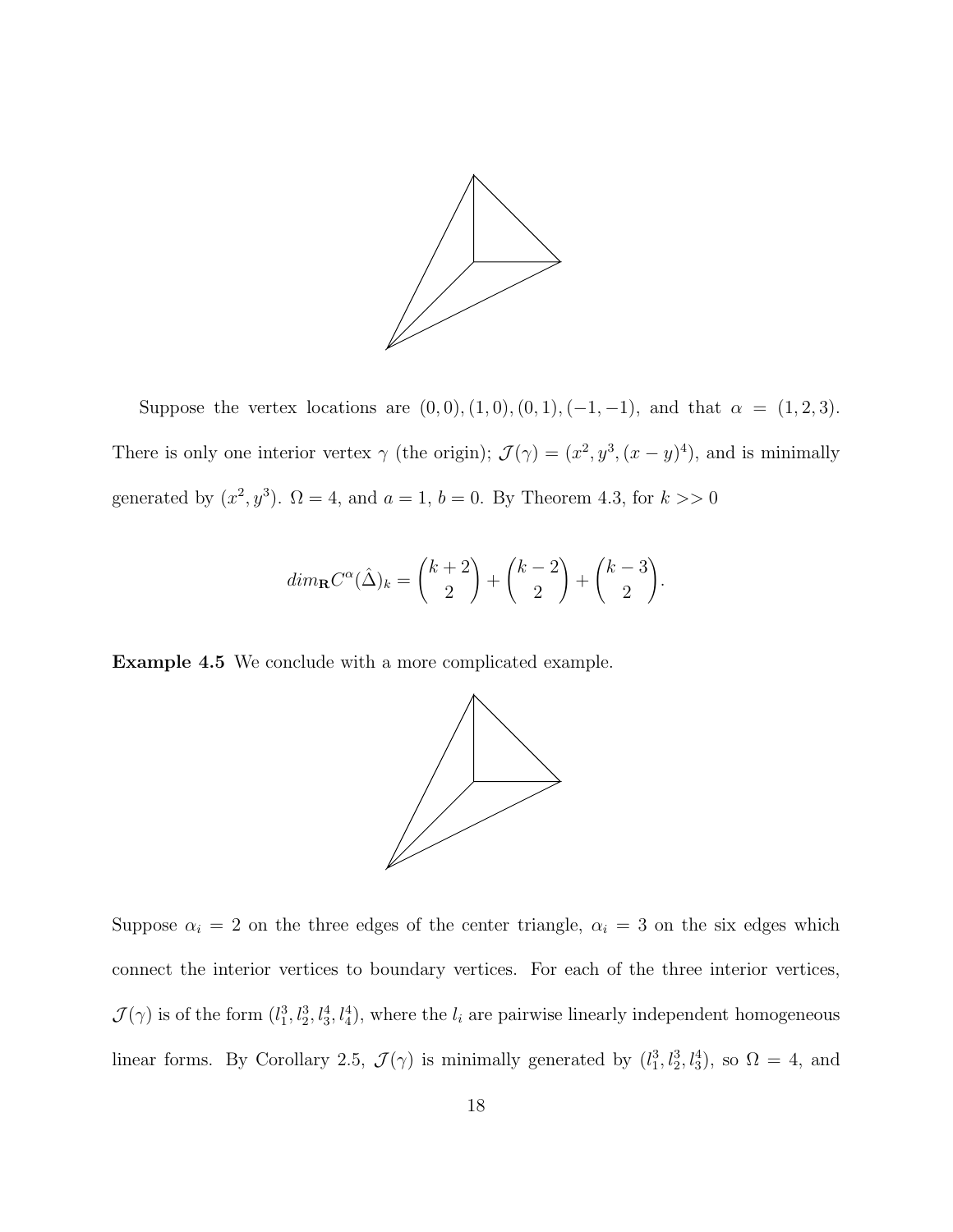$a = 2, b = 0$ . Thus, by Theorem 4.3,

$$
dim_{\mathbf{R}}C^{\alpha}(\hat{\Delta})_k = {k+2 \choose 2} - 3 \cdot {k-1 \choose 2} + 3 \cdot {k-2 \choose 2} + 6 \cdot {k-3 \choose 2}, k >> 0.
$$

It is possible to calculate  $C^{\alpha}(\hat{\Delta})$  as the kernel of a certain matrix (see Billera-Rose [3]). It is worth doing this, to see that the above examples are indeed correct. Care must be exercised when considering for which values  $k \geq 0$  the theorem holds. We know by Theorem 4.1 that  $H_1(\mathcal{R}/\mathcal{J})$  vanishes in high degree, but this degree has not been specified.

For the three dimensional version of this problem, there are two important aspects to consider. First, we will want to analyze ideals generated by powers of linear forms in three variables; this case is much harder than the case of two variables, since  $I$  will never be principal (which is what made the planar case so nice). Second, although the module  $H_1(\mathcal{R}/\mathcal{J})$ will still vanish in high degree, this will not be the case for the module  $H_2(\mathcal{R}/\mathcal{J})$ ; in fact, the latter module is often one-dimensional (recall that for  $d = 3$ , the spline module is  $H_3(\mathcal{R}/\mathcal{J})$ ). So it will also be necessary to analyze the behavior of  $H_2(\mathcal{R}/\mathcal{J})$ .

# **References**

[1] P. Alfeld and L. Schumaker, On the dimension of bivariate spline spaces of smoothness  $r$  and degree  $d = 3r + 1$ , *Numerische Mathematik* **57** (1990), 651-661.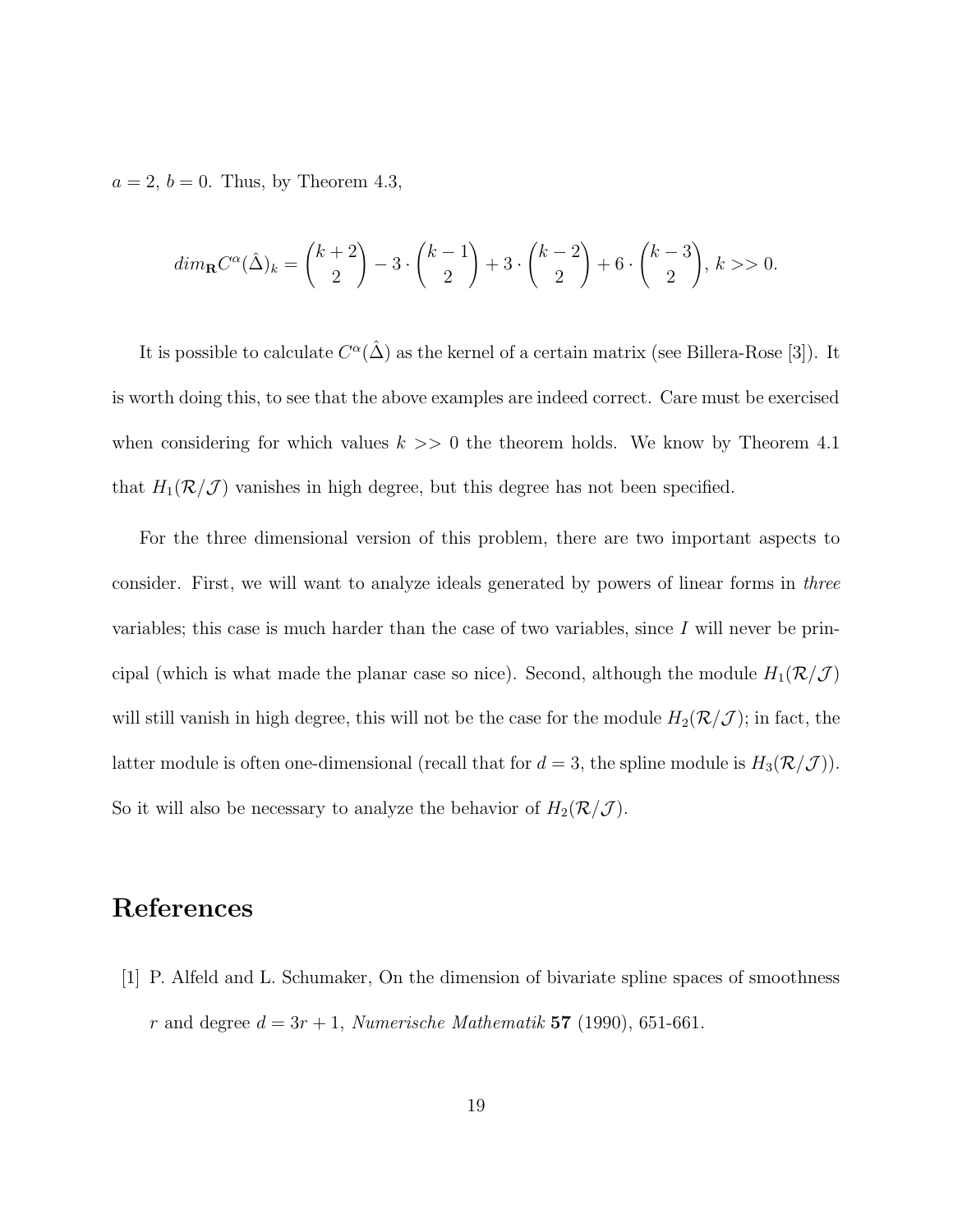- [2] L. Billera, Homology of smooth splines: generic triangulations and a conjecture of Strang, Transactions of the A.M.S. **310** (1988), 325-340.
- [3] L. Billera and L. Rose, A dimension series for multivariate splines, Discrete and Computational Geometry **6** (1991), 107-128.
- [4] L. Billera and L. Rose, Modules of piecewise polynomials and their freeness, Mathematische Zeitschrift **209** (1992), 485-497.
- [5] D. Eisenbud, "Commutative Algebra with a view towards Algebraic Geometry," Springer Verlag, New York, 1995.
- [6] J. Ensalem and A. Iarrobino, Inverse system of a symbolic power I, Journal of Algebra, **174** (1995), 1080-1090.
- [7] R. Fröberg, An inequality for Hilbert series of graded algebras, *Math. Scand*, **56** (1985), 117-144.
- [8] A. Geramita, Inverse Systems of Fat Points: Waring's Problem, Secant Varieties of Veronese Varieties, and Parameter Spaces for Gorenstein Ideals, Queens Papers in Pure and Applied Mathematics **102**, The Curves Seminar, Volume X, (1996), 1-114.
- [9] D. Grayson and M. Stillman, Macaulay II, A program for commutative algebra and algebraic geometry, contact the authors: dan@math.uiuc.edu mike@math.cornell.edu.
- [10] A. Iarrobino, Inverse system of a symbolic power III: thin algebras and fat points, Compositio Math., **108** (1997), 319-356.